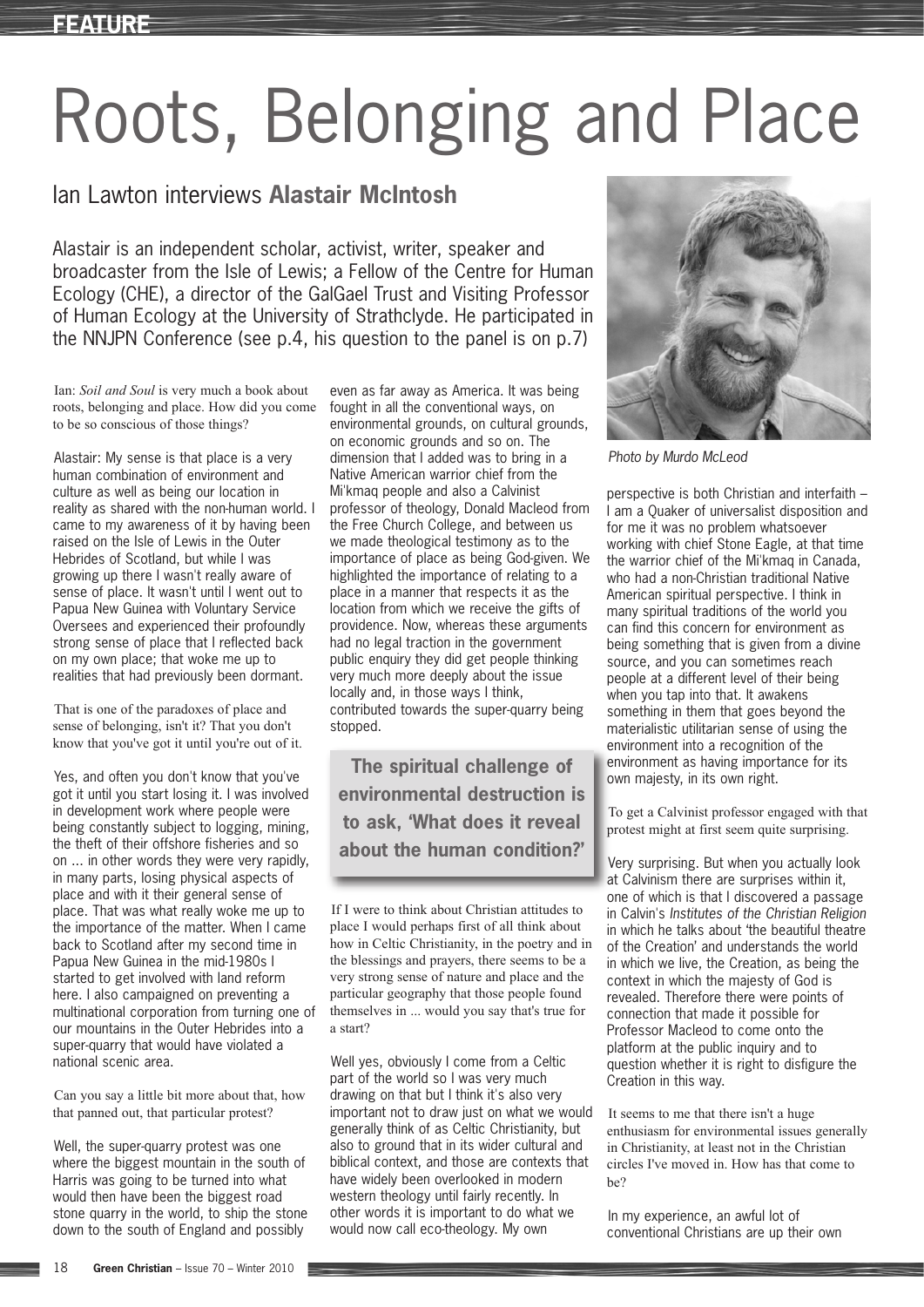## **FEATURE**

backsides in terms of the question of whether or not they are personally saved. They have this worldview that is very strong in British Protestant traditions – or at least traditionally it was, I think it's changing now – that the world is divided into the elect or the damned. That of course is fundamental Calvinism. Now although most theologians would no longer embrace that view it's still lingering on in the religious psyche. So you often have this, in my view, unhealthy obsession with personal salvation and not as much emphasis as there could be on community, on the learning to live together in love, and of connection to the roots of providence in the natural environment.

There is also sometimes a millenarian attitude ... well if the planet's stuffed then this is perhaps the end times, or something like that ...

We're seeing that with some Christian groups already. I'm hearing of some clergy having been preaching in their sermons up in the north of Scotland and the Islands, to the effect that climate change is God's judgement on human kind. This is all part of the apocalypse coming on. To which my response is to couch that in its own terms and to say, well we must deepen our understanding of the word 'apocalypse'. The word 'apocalypse' does not just mean disaster. It also means revelation. So the spiritual challenge of environmental destruction is to ask, 'What does it reveal about the human condition?' And that's why I called my later book *Hell and High Water,* with the subtitle *Climate Change, Hope and the Human Condition*, because I think that climate change teaches something about where the human species is at at this stage in our biological and cultural evolution and that the spiritual task of our times is to listen to that and learn those lessons.

Do you think that what you've been doing in your writing, in *Soil and Soul* particularly, is something like a theology of place?

Yes. I see it very much as a book of liberation theology. Liberation theology of place in relation to land reform and also what underpins land reform. As you know in Scotland we now have land reform since 2003,\* and significantly 2% of the land in Scotland is now held in community trusts, thanks to that legislation, and what underpins that imperative of land reform is people getting back into touch with place. Only if people have a sense of grounding in place do they have a solid basis on which to build a sense of identity, which will carry with it a sense of values that are necessary to apply the sense of responsibility that will feed back into reinforcing the cohesion of a sense of place. I call this the cycle of belonging. Our sense of belonging is deepened by ever working on our sense of

grounding in place, our sense of place, our sense of values, our sense of responsibility and so on round in a continuous circle. If we reinforce that cycle of belonging then our ability to belong on this earth will be deepened; that's to say, belonging as human beings in relation to one another, to the environment and, I would suggest, to God. Whereas if we start breaking that up, if we start fragmenting our ability to connect at the levels of place, identity, values or responsibility, then we disable ourselves from connecting to life in its abundance.

Who else is contributing to this theology of place, this development in theology?

**If we reinforce the cycle of belonging, then our ability to belong on this earth will be deepened; that is to say belonging as human beings in relation to one another, to the environment and to God.**

A lot of what I'm saying is coming out of the cultural context in which I'm working. I've just published a major paper with my Dutch colleague Rutger Henneman in the *Journal for the Study of Nature, Religion and Culture*, which comes out of the Department of Religious Studies at the University of Florida. It's called 'The Theology of Scottish Land Reform' – you'll find a link to it on my website. What we're doing there is, we interviewed 15 key Scottish land reformers about their theology. We found that this kind of theology is something that is deeply ingrained in Scottish culture. Of course, I was coming at this in terms of an inspiration from Latin American liberation theology, which has much to say about relationship to the land, and I was applying it in the Scottish context, but to my surprise I discovered it was already here. It was already here because the theology of land is such a strong theme in the Old Testament.

What is your understanding of the theology of place contained in the Bible? What is it saying to us?

I think it is central in the Hebrew Bible. Place was the context in which people were granted the full providence of God. In the New Testament this is integrated into the Body of Christ. The Orthodox Church understands the mysticism of this much better than the western churches do. It is one of the places in which a deeper theology needs to be integrated to unblock the flow of the Spirit. And that also needs to happen on an interfaith basis. For example, there is much that Christianity can learn from religions like Hinduism, Taoism and even so-called 'animism'.

If you survey the calamitous events in the Holy Land over the centuries what does that say to you about God, people, place and Scripture?

I think that God is present where there is conflict, not because God causes the conflict, but rather, as a presence amidst the suffering. But of course, being immersed in hubris human beings typically project their own ego aspirations onto God, and so God gets a bad press but, if I might speak anthropomorphically, God is pretty good at putting up with that!

What were some of the Christian responses to *Soil and Soul* and to your work generally?

Well, Professor Timothy Gorringe, now at Exeter University, describes it as having been one of the most important recent British pieces of liberation theology. The Christian response generally was either to ignore it completely or to be enthusiastic. Interestingly, nobody has damned it because to damn it of course you have to engage with it. So I suspect quite a few Christian theologians would have shaken their head and considered me to be sadly deluded. Because my concern is not with personal salvation, my concern is with how we collectively learn to live, with one another, in community on this earth and the salvation that is inherent within that. I think that's what Jesus is teaching. Jesus wasn't interested in the Pharisees with all their obsessions as to whether they were following the right rules and regulations, Jesus was interested in what was in people's hearts and how that affected their inter-relationships.

I've heard you talk about the difference between communities of interest and communities of place. Can you say something about that?

Yes. A community of place is a kind of metacommunity context because place geographically holds a wide range of activities. Those activities will be connected together as communities of interest. For instance. a chamber of commerce is a community of interest concerned with business; you can have community among thieves, honour among thieves etc ... it doesn't necessarily require any deep spiritual grounding. But in my view. a community of place – that is a geographically-bounded community – is a context of holding all things that happen in that place. I think that this is constellated, is held together, by what is sometimes called 'spirit of place'. That there is a sense in which a place has got its own values, its own energy, its own way in which it shapes people. You see this very clearly, for example, when you contrast mountain people with people who live on the plains. Plato in The Laws makes that contrast and